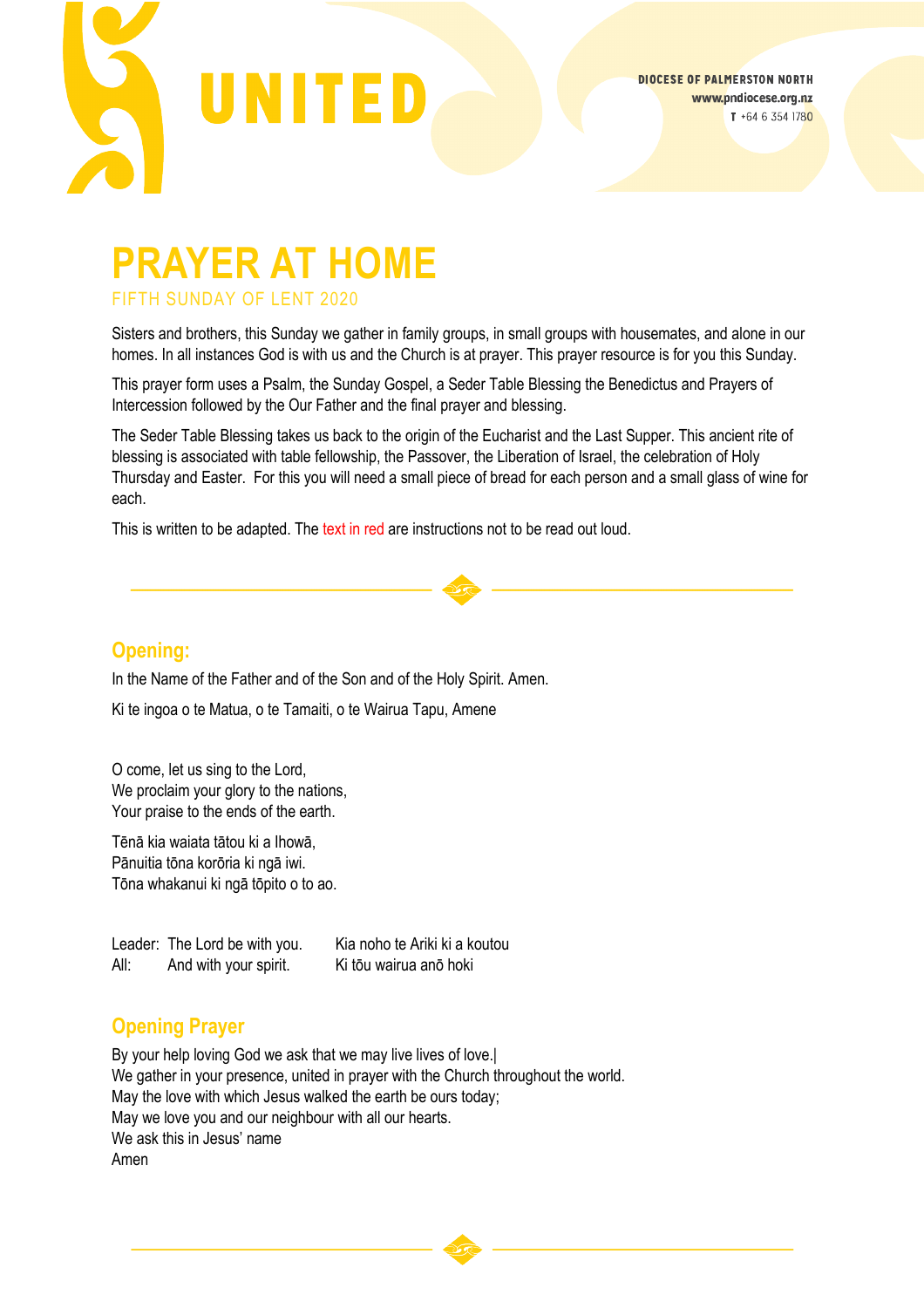E te Ariki to mātou Atua, ka tono nei mātou ki ākoe,

mā tōu āwhina mai e kaikā ai to mātou hīkoi haere me taua ngākau aroha i tuku rā tāu Tamaiti i ā ia anōki te mate, i runga i tōna aroha ki te ao.

Mā to mātou Ariki mā Hēhu Karaiti, tāu Tamaiti, e ora nei, e rangatira tahi nei kōrua i te kotahitang o te Wairua Tapu, Atua kotahi, mō āke āke.

Āmene.

# **A Morning Psalm. Ps 129**

*The psalm can be read together or with people taking a verse each.*

All: With the Lord there is mercy and fullness of redemption.

Out of the depths I cry to you, O Lord; Lord, hear my voice! Let your ears be attentive to my voice in supplication.

All: With the Lord there is mercy and fullness of redemption.

If you, O Lord, mark iniquities, Lord, who can stand? But with you is forgiveness, that you may be revered.

All: With the Lord there is mercy and fullness of redemption.

I trust in the Lord; my soul trusts in God's word. More than sentinels wait for the dawn, let Israel wait for the Lord.

All: With the Lord there is mercy and fullness of redemption.

For with the Lord is kindness and with God is plenteous redemption; God will redeem Israel from all their iniquities.

All: With the Lord there is mercy and fullness of redemption.

### **Gospel John, 11:3-7. 17. 20-27. 33-45**

Read the following text at a usual rate and listen for the word or phrase that speaks to you.

#### **The Raising of Lazarus.**

Now a man was ill, Lazarus from Bethany, the village of Mary and her sister Martha. Mary was the one who had anointed the Lord with perfumed oil and dried his feet with her hair; it was her brother Lazarus who was ill. So, the sisters sent word to him, saying, "Master, the one you love is ill." When Jesus heard this he said, "This illness is not to end in death, but is for the glory of God, that the Son of God may be glorified through it."

Now Jesus loved Martha and her sister and Lazarus. So, when he heard that he was ill, he remained for two days in the place where he was. Then after this he said to his disciples, "Let us go back to Judea." The disciples said to him, "Rabbi, the Jews were just trying to stone you, and you want to go back there?" Jesus answered, "Are there not twelve hours in a day? If one walks during the day, he does not stumble, because he sees the light of this world. But if one walks at night, he stumbles, because the light is not in him." He said this, and then told them, "Our friend Lazarus is asleep, but I am going to awaken him." The disciples said to him, "Master, if he is asleep, he will be saved." But Jesus was talking about his death, while they thought that he meant ordinary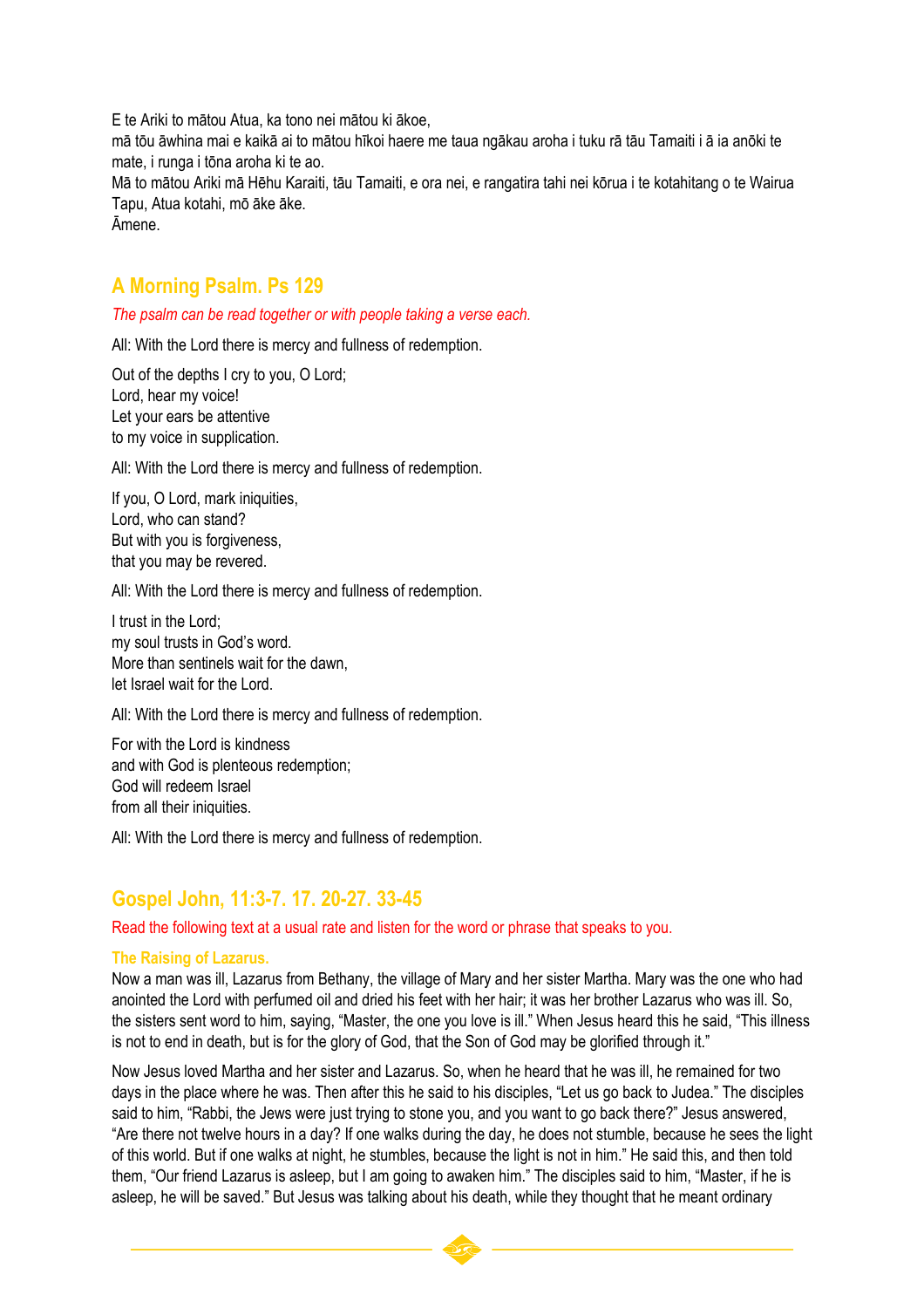sleep. So then Jesus said to them clearly, "Lazarus has died. And I am glad for you that I was not there, that you may believe. Let us go to him." So, Thomas, called Didymus, said to his fellow disciples, "Let us also go to die with him."

When Jesus arrived, he found that Lazarus had already been in the tomb for four days. Now Bethany was near Jerusalem, only about two miles away. And many of the Jews had come to Martha and Mary to comfort them about their brother. When Martha heard that Jesus was coming, she went to meet him; but Mary sat at home. Martha said to Jesus, "Lord, if you had been here, my brother would not have died. [But] even now I know that whatever you ask of God, God will give you." Jesus said to her, "Your brother will rise." Martha said to him, "I know he will rise, in the resurrection on the last day." Jesus told her, "I am the resurrection and the life; whoever believes in me, even if he dies, will live, and everyone who lives believing in me will never die. Do you believe this?" She said to him, "Yes, Lord. I have come to believe that you are the Messiah, the Son of God, the one who is coming into the world."

### **Time for reflection**

Did a word or phrase strike you? Why did it? Reflect on that word or phrase in silence. Read the text again, slowly Listen for a word or phrase and offer this to God in prayer. When you are ready continue.

## **Seder Table Blessing**

If you wish, follow the ancient Jewish tradition of the Table Seder. Place the bread and cups of wine on the table.

#### Blessing is said together:

Blessed are you, Lord our God, King of the Universe. You have sanctified us by your commandments, You have given us an inheritance of life, You have given us an abundance of mercy.

We thank you for your gift Christ to the world. We see your presence in all of creation and give you thanks. We give you thanks for human life. We thank you for the sanctification of human death. We thank you for the salvation given us in Christ your Son

Blessed and holy God we remember all that Jesus did to save us: his words of life, his life of faith, his death of love.

We give you thanks Eternal God that you have raised Jesus to life again as the eternal Christ.

Blessed and eternal God, may this bread of the earth and wine of the vine that we share, remind us of the Eucharist we cannot celebrate today. Let this ordinary bread and wine be a sign today of the bread and cup for which we long.

Amen

#### Share the bread and cup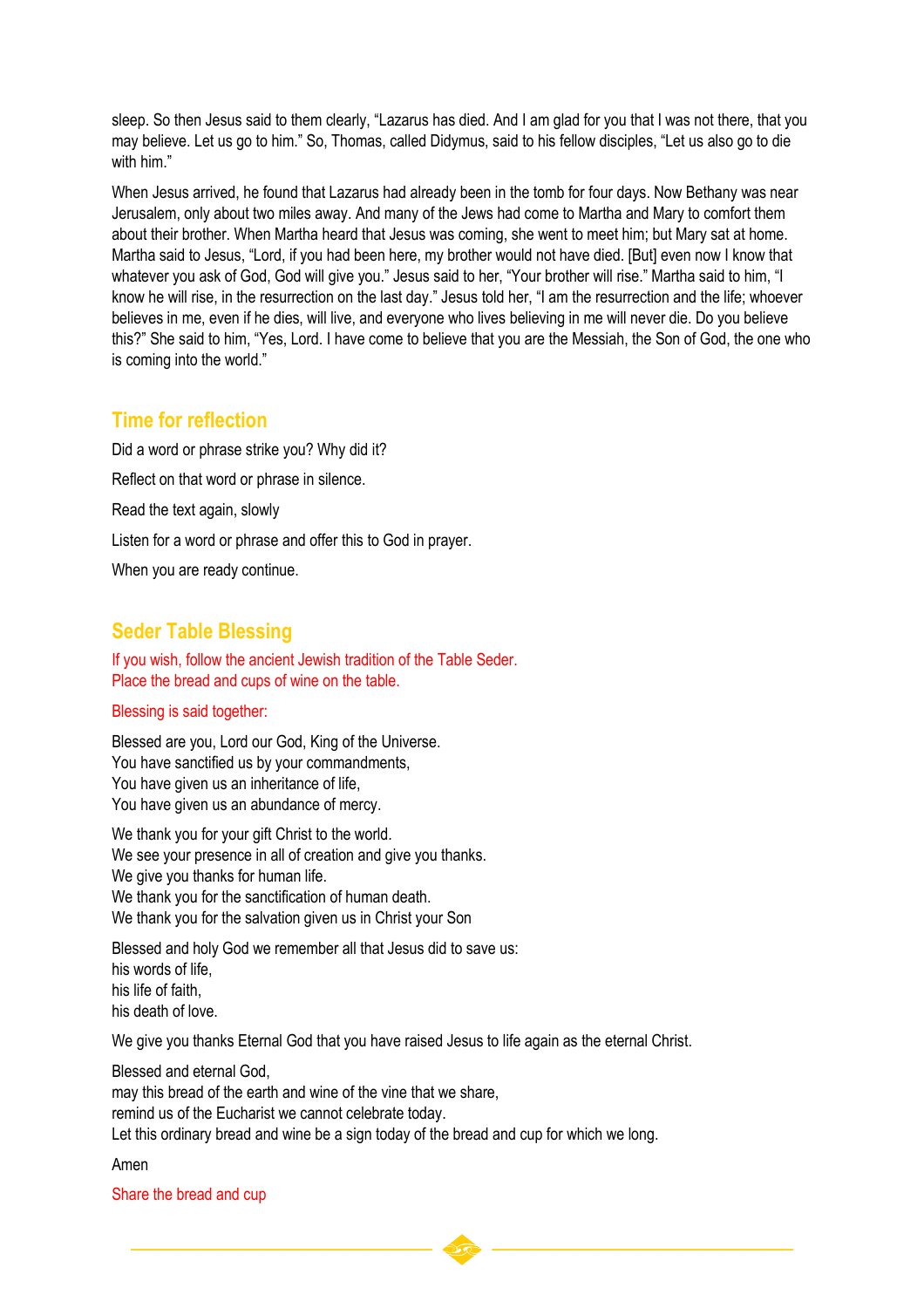### **Benedictus**

The Benedictus can be prayed together or with people taking a verse each.

#### **The Song of Zechariah – Luke 1:68-79**

Praise the Lord, the God of Israel, Who shepherds the people and sets them free.

God raises from David's house a child with power to save. Through holy prophets God promised in ages past to save us from enemy hands, from the grip of all who hate us.

The Lord favoured our ancestors recalling the sacred covenant; the pledge to our ancestor Abraham, to free us from our enemies, so we might worship without fear and be holy and just all our days.

And you, child, will be called Prophet of the Most High, for you will come to prepare a pathway for the Lord, by teaching the people salvation, through forgiveness of their sin.

Out of God's deepest mercy a dawn will come from on high, light for those shadowed by death, a guide for our feet on the way to peace.

Glory to the Father, and to the Son, and to the Holy Spirit; as it was in the beginning, is now, and ever shall be, world without end. Amen.

#### **Te Waiata a Hakaraia – Ruka 1:68-79**

Kia whakapaingia te Ariki, te Atua o Īharaira: kua titiro mai hoki ia, kua hoko i tāna iwi, Ā kua whakaarahia ake e ia he haona whakaora mō tātou: i roto i te whare o Rāwiri, o tāna pononga; Ko tāna hoki ia, i kōrerotia e te māngai o āna poropiti tapu: nō te tīmatanga iho anō o te ao: Hei whakaora i a tātou i ō tātou hoa-whawhai: i te ringaringa anō hoki o te hunga katoa e kino ana ki a tātou; Hei whakaputa mō te mahi tohu ki ō tātou tūpuna: hei whakamahara ki tāna kawenata tapu; Ki te oati i oati ai ia ki a Āperahama: ki tō tātou tūpuna. Kia tukua mai e ia ki a tātou he oranga i te ringaringa ō tatou hoa-whawhai: ā, kia mahi wehi kore atu ki a ia, I runga i te tapu, i te tika, ki tōna aroaro: i ngā rā katoa e ora ai tātou.

Ā ko koe, e tama, ka kīia ko te poropiti a te Runga rawa: e haere hoki koe i te aroaro o te Ariki, hei whakapai i ōna ara: Hei whakamātau i tāna iwi ki te whakaoranga: i ō rātou hara e murua ana;

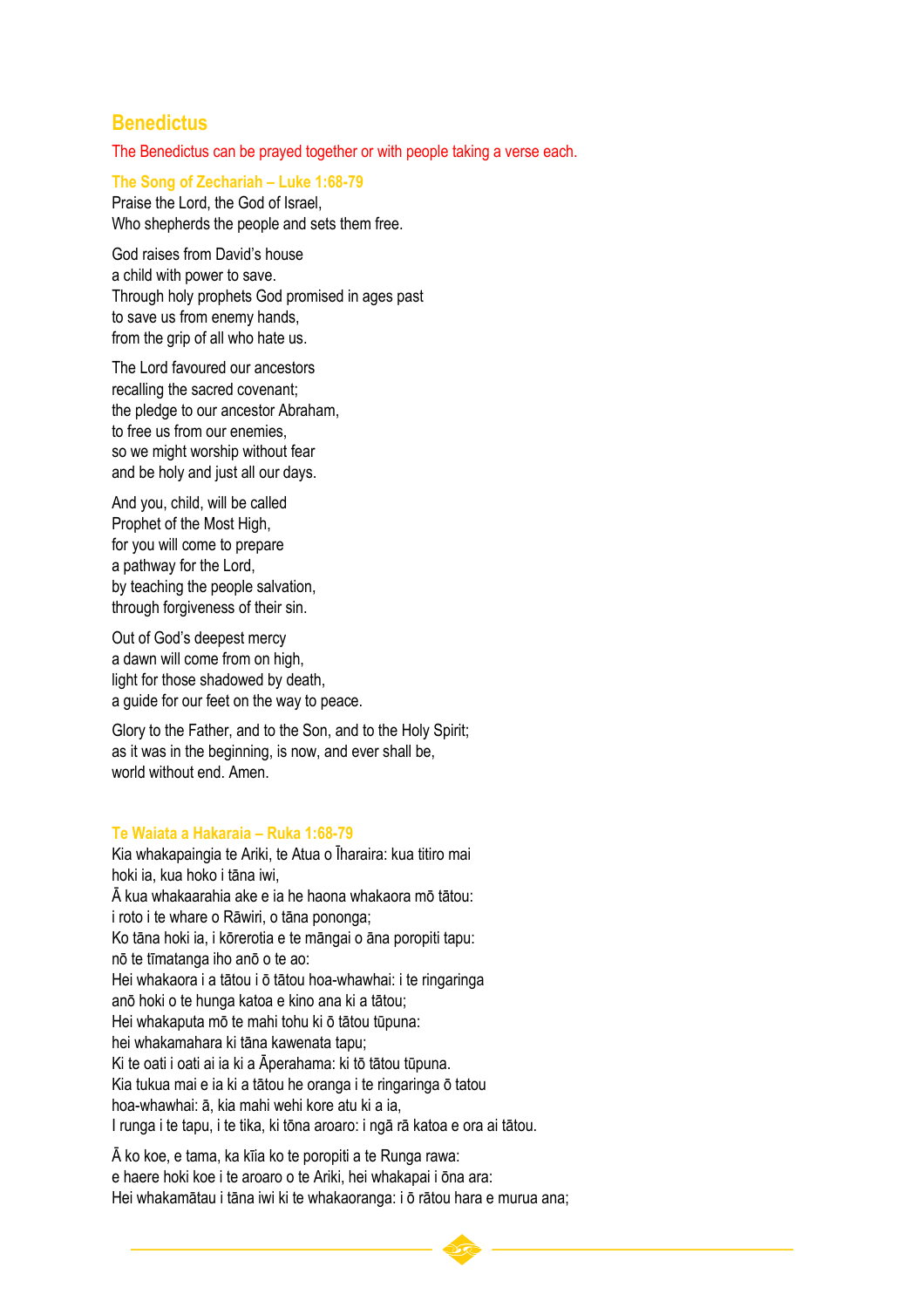He mea hoki nā te aroha, nā te mahi tohu a tō tātou Atua: nā reira hoki i puta mai ai te pūaotanga o runga ki a tātou, Hei whakamārama i te hunga e noho ana i te põuri, i te ātārangi hoki o te mate: hei whakatika i ō tātou waewae ki te huarahi o te rangimārie.

Kia whakakorāriatia te Matua, te Tama: me te Wairua Tapu; Ko te ritenga ia i te tīmatanga, ā, tēnei anō ināianei: ā, ka mau tonu iho, ā, ake ake ake. Āmine.

### **Prayers of Intercession**

We pray for all those infected by the Coronavirus around the world, for those who care for them, for health specialists and authorities who are combatting the spread of infection, and for all who at this time are feeling anxious, especially for those with friends and family in the infected countries and here in New Zealand. E te Ariki…(Lord hear us)

We pray for those who are fearful, alone or struggling with isolation. We remember them and pray for their peace of mind.

E te Ariki…(Lord hear us)

We pray for families everywhere. May they be communities of faith, patience, kindness and hope. E te Ariki…(Lord hear us)

Help us to work with others for the building up of the Kingdom of God and of the earthly city. May our countries honour and care for all the needy, the old and the young, the sick and healthy. E te Ariki…(Lord hear us)

We pray for those who have died that they may rest in the loving presence of the Lord. E te Ariki…(Lord hear us)

Please add your own prayers

# **The Lord's Prayer**

#### Everyone prays this together

Our Father in heaven, hallowed be your name, your kingdom come, your will be done, on earth as in heaven. Give us today our daily bread. Forgive us our sins as we forgive those who sin against us. Save us from the time of trial and deliver us from evil. For the kingdom, the power, and the glory are yours now and for ever. Amen.

Kua akona nei tātou e tō tātou Ariki, ka īnoi tatou E tō mātou Matua i te rangi Kia tapu tōu Ingoa. Kia tae mai tōu rangatiratanga.